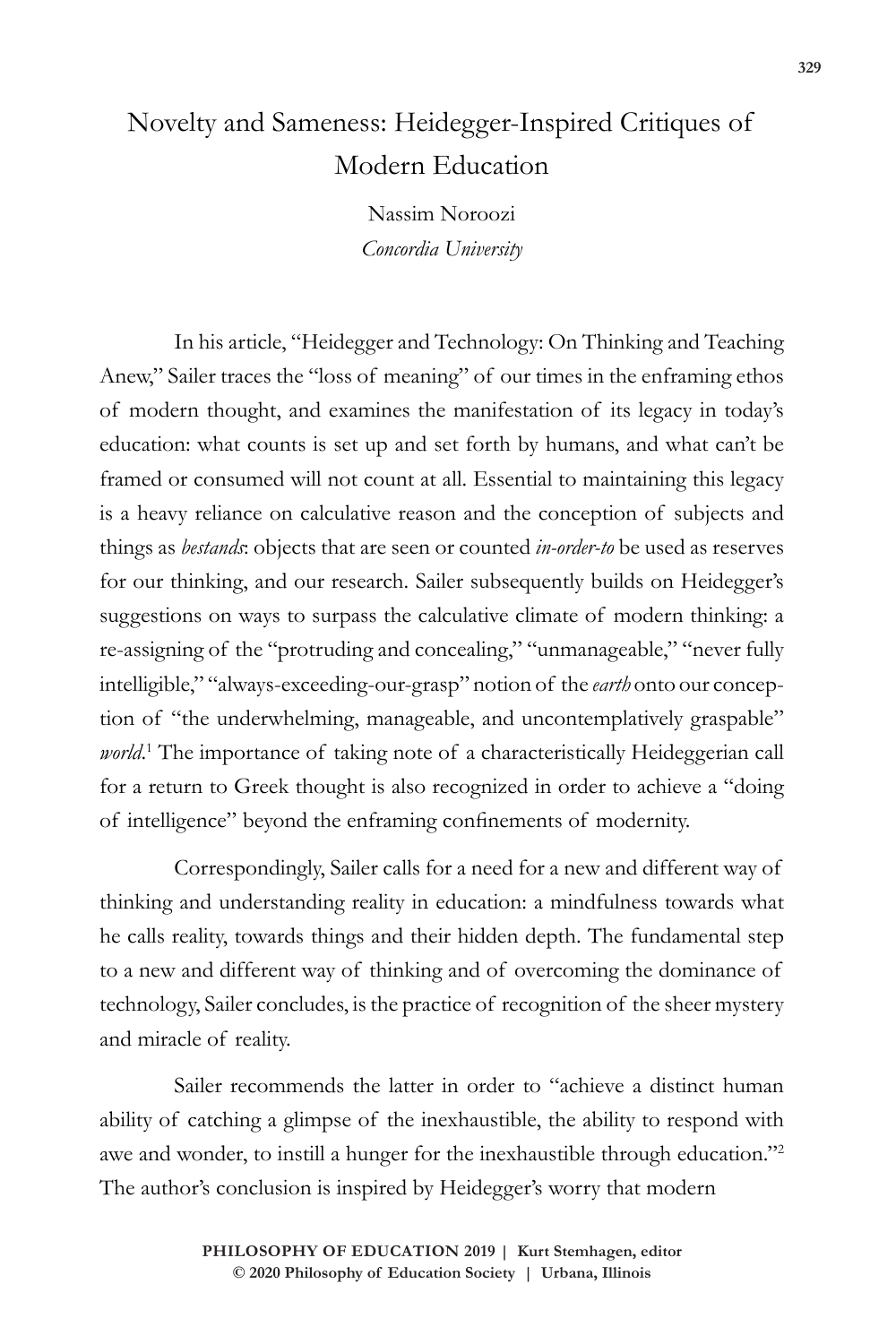knowledge, in its quest for mastery, embodies an impotence of the will and does not reflect knowledge at its peak.

The author cautions us that if the mystery of reality is not recognized, humans, and particularly those thinking about education, "clos[e] themselves off to other ways of revealing: and the subsequent closing off of ourselves to the depth of being human."3 This brings the reasoning at the beginning of the article to full circle, where he originally traced the malaise of enframing to a specific lack of a depth, or character upon which the salience of thought depends.

There is a benefit in conversing back and forth with Heidegger with regards to the malaise of modern education. Heidegger will provide us with a generous understanding of modernity's calculative climate of thinking in educational thought: Sailer's article and his Heideggerian critiques are testaments to that. I would even take the author's well-crafted reflection a step further: Heideggerian phenomenology of modernity can potentially recalibrate our thinking about a few things, namely the righteousness of what we consider good in education and what we deem as knowledge (e.g., research, data, or answers to problems).

Even more so, with its care for the presence of awe and wonder, Heideggerian reflections can engender inquiries that can potentially take us to other-than-calculative climates of thinking in philosophizing about education.4 Committing to a sense of wonder to acquire a more original stance towards reality is indeed a Heideggerian undertaking: he himself had hoped to detrivialize philosophy through a reassessment of the place of wonder in it.<sup>5</sup> This however can happen if only a more exhaustive Heideggerian analysis gets conducted on the author's part; specifically one that undoes his initial conceptual pairings of awe and wonder. Heidegger has reminded us, after all, of the "essential" difference between wonder and its other conceptual affiliates such as awe or curiosity.6 He also has meticulously detached wonder from its commonly assumed conceptual affiliates on the premise of such associations being objectionable and insufficient, and established original associations like seeing the concept of distress (and not awe) as an essential conceptual affiliate for wonder.<sup>7</sup>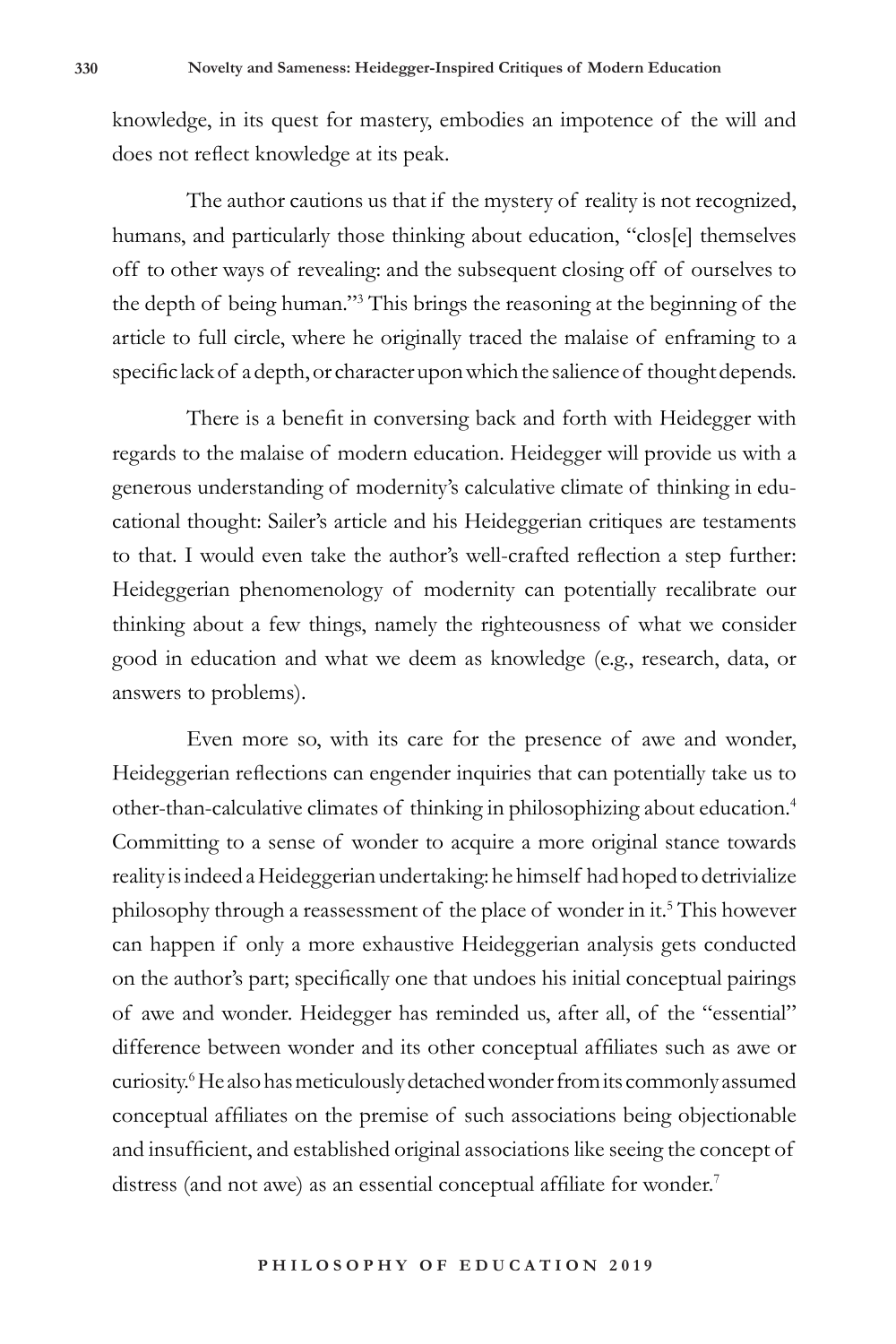However, staying merely with Heideggerian critiques of modernity and his propositions will not engender a radically different approach that is needed to disrupt the very modern mechanism that initially reduced events, subjects, and objects to standing reserves. In fact, with Heidegger, and with Sailer's subsequent recommendations of mindfulness towards the mystery of reality, one might solely suspend modern thinking and not unsettle it. Dwelling with Heidegger can therefore delude us into taking the old (as in the old practices of perceiving and understanding) and assuming them as new.

In the rest of my response I will argue how what seems to be a different-than-modern route that Heidegger guides us to can eventually make us end up in the same terrain of intellectual ambitions of modernity. The argument is premised on Levinas' critique of the ecstatic nature of Heideggerian authentic understanding.<sup>8</sup> I will briefly sketch the reasons for this argument and later examine a potential culprit in Sailer's reasoning that brought us here.

This should be a dangerous move for a two-page response; primarily because we cannot sufficiently acknowledge the liberatory character of Heidegger's analytic of existential projections or temporal understanding, nor can we expand on the axial role he assigns to others while advocating for the "Dasein-with" essence of Dasein.<sup>9</sup> It might also seem as if we are taking ecstasis in its literal meaning and therefore problematizing it on the grounds of it simply *sounding* diametrically opposed to inwardness, which is not the case. Furthermore, we are not rigidly following the conceptual (*temporal)* makeup of Levinas' critique of Heideggerian ecstasis, nor are we by any means looking at the *temporal* nature of ecstasis itself. It is worth noting that, the questionable role that the world and others play in the formation of Heidegger's understanding initially seems both hard-to-detect and unimaginable. Levinas himself very cautiously calls it an "ambiguity."10 However, once he draws our attention to it, it is hard not to see it any longer. All in all, that this response is not a scholastic muscle-flexing on Heidegger and is—similar to Sailer's article—a genuine educational concern should shield us to a certain degree.

In order to make my argument clearer I will go back to Heidegger's expounding on the centrality that wonder should have in thinking.<sup>11</sup> It is true that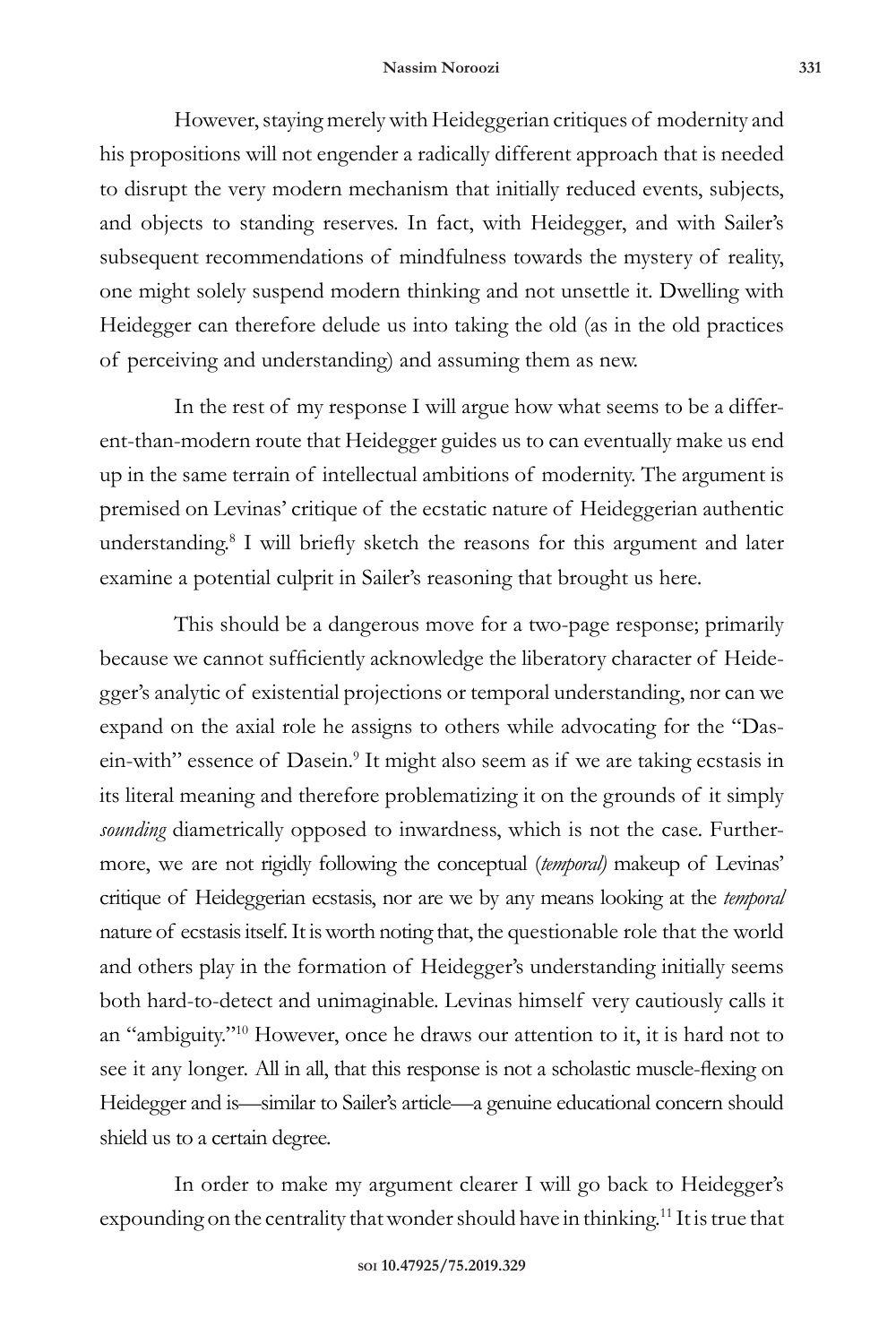Heidegger calls attention to the stringency of calculative reason and invites us to grasp reality or beings "as emerging out of themselves in the way they show themselves," "to care for beings themselves and let them grow," and expects us to be "displaced into the sustaining of unconcealedness of beings."12 It is also true that through this unconcealedness, Heidegger wants the entities and beings to approach us not as preformulated or to-be-formulated entities and ideas but as "beings as beings." But, in Heidegger's own words, such attempts for the disclosure of beings have one elementary aspiration: the primary aim (beyond necessitating a need for a more original primordial questioning and thinking) is to displace *us* as thinkers into a new essence; "the essence of *one who perceives* and *gathers* in the open and thereby first *experiences* the hidden and closed as such."13 Heidegger's ecstatic understanding is therefore essentially about freeing the thought of the subject-as-*thinker* from the calculations: the sustained unconcealedness of beings is called for in-order-for them to remind us how we humans forgot that our task was to "become prepared for the necessity of the question and the necessity for the inexplicability of the truth."14 It is not ultimately about those who, because of our insistence on gaining mastery and knowledge of the world, got explained or enframed.

In a Heideggerian move, Sailer also initially asks us to pay attention to those who, in education and through its enframing mechanisms, got "left out of the picture."15 Later, however, he too abandons them in his calls (to us as thinkers) for a recognition of the mystery of reality. Sailer calls for a halt to enframing, because closing ourselves off to other ways of revealing will ultimately deprive *us* (educational philosophers) from reaching the depths of being human.

It is such particular inner workings of Heideggerian thought (and in our case Sailer's) that lead Levinas to conclude that despite Heidegger's presentation of the other/s as fundamental, Heideggerian ontology is eventually a philosophy of solitude. The modern mechanism of mastery—that sees in subjects *bestands* and standing-reserves—is also visible in *ecstatic* understanding: this time, the beings of beings are there to help us gain a more authentic understanding of the world. This mechanism can echo a modernity-with-a-delay, one that can be seen in the relationship with the other in Heidegger's formulaic of wonder,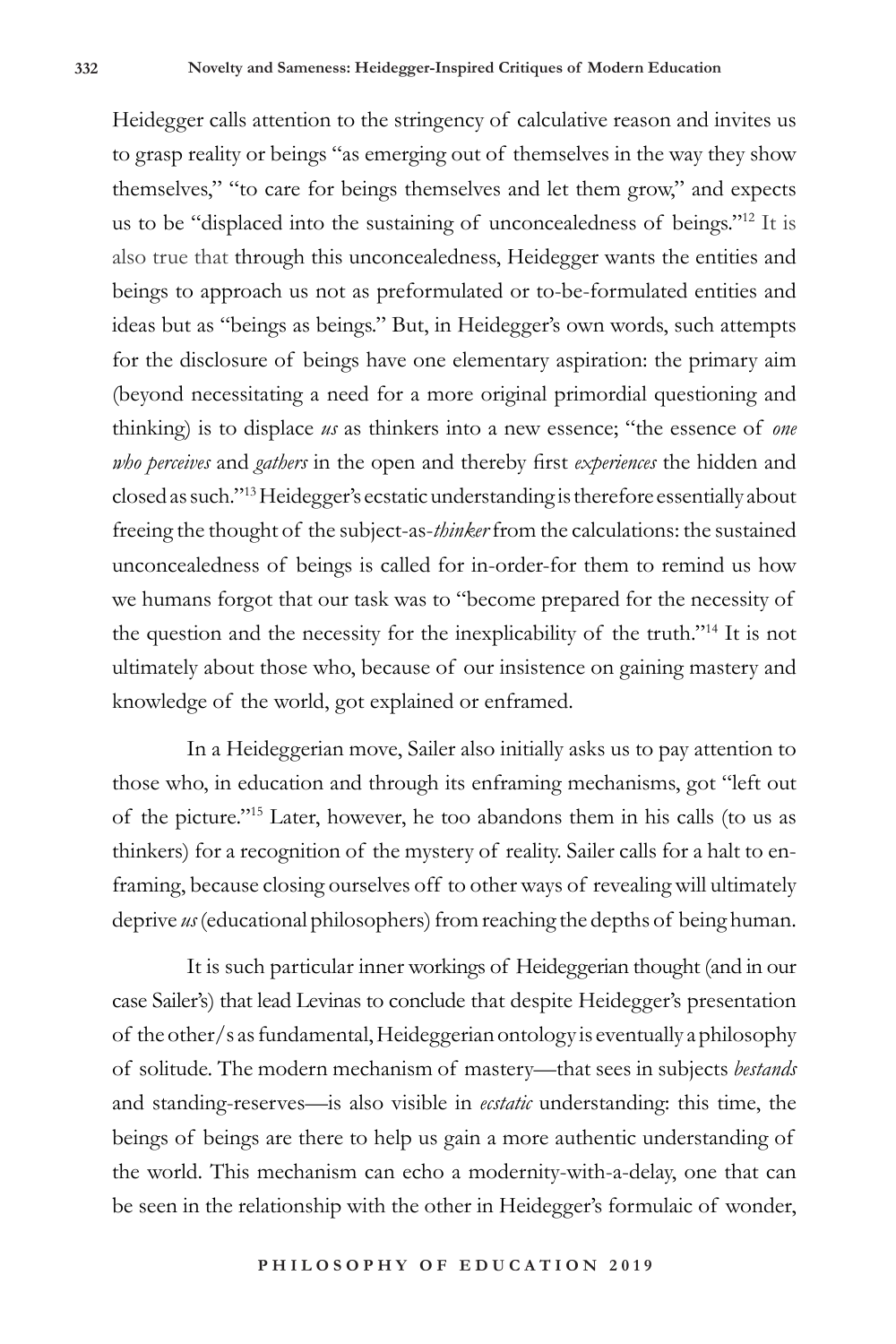in his presenting of the Dasein-with essence of the Dasein, or in his ecstatic understanding: a mechanism in which "the subject is absorbed in the object and recovers itself in its unity." That is, a recovery in unity, which, like enframing, results in a contraction and an "eventual disappearance of the other."16

This is how Levinas observes that despite Dasein's projections unto the world and with (*mit*) others,<sup>17</sup> the other has no fundamental role in Heideggerian authentic understanding: "all the analyses of *Being and Timeare* worked out either for the sake of the impersonality of everyday life or for the sake of solitary *Dasein*."*<sup>18</sup>*

Similarly, we are subject to dwell in the same territory of modern thinking if we follow Sailer's trajectory of "thinking anew." In our eventual giving up of enframing for the sake of reaching the depths of being human, the enframed will not find a chance to recover from having been enframed. Sailer's recognition is not for the standing reserves and the objectified to become subjects and to speak to us in a "face-to-face" relationship.<sup>19</sup> Renouncing enframing is for the sake of finding out a better way of questioning, or for discovering new depths of being human. Hence the concern about dwelling with Heidegger's suggestion and the risk of them being in the same terrain of modern intellectual ambitions of fusion and subjectivity. The relationship with the other—and in Sailer's case, with the enframed—is essentially a relationship without (an actual) relation.<sup>20</sup> Sailer's recommendation can thus be in the similar danger of falling in the category of the modern again.

We might be able to trace why Sailer got here in the first place. There is a chance that, instead of a care for those harmed by modern ways of thinking, Sailer was (more or less like Heidegger) in search of an ambiguous retrieval: a pre-modern, pre-industrial, pre-technological inwardness infused with Greek thought. Such nostalgia might have been the reason why recognizing reality-as-miracle posed itself as a fundamental step to a *new* and different way of overcoming the dominance of enframing and technology. We started with a pre-modern nostalgia, examined a current harm, and suggested we should instead look at the mystery of reality *in-order-to* get a glimpse of our depth. We left those standing-reserves and enframed hanging in a relationship without a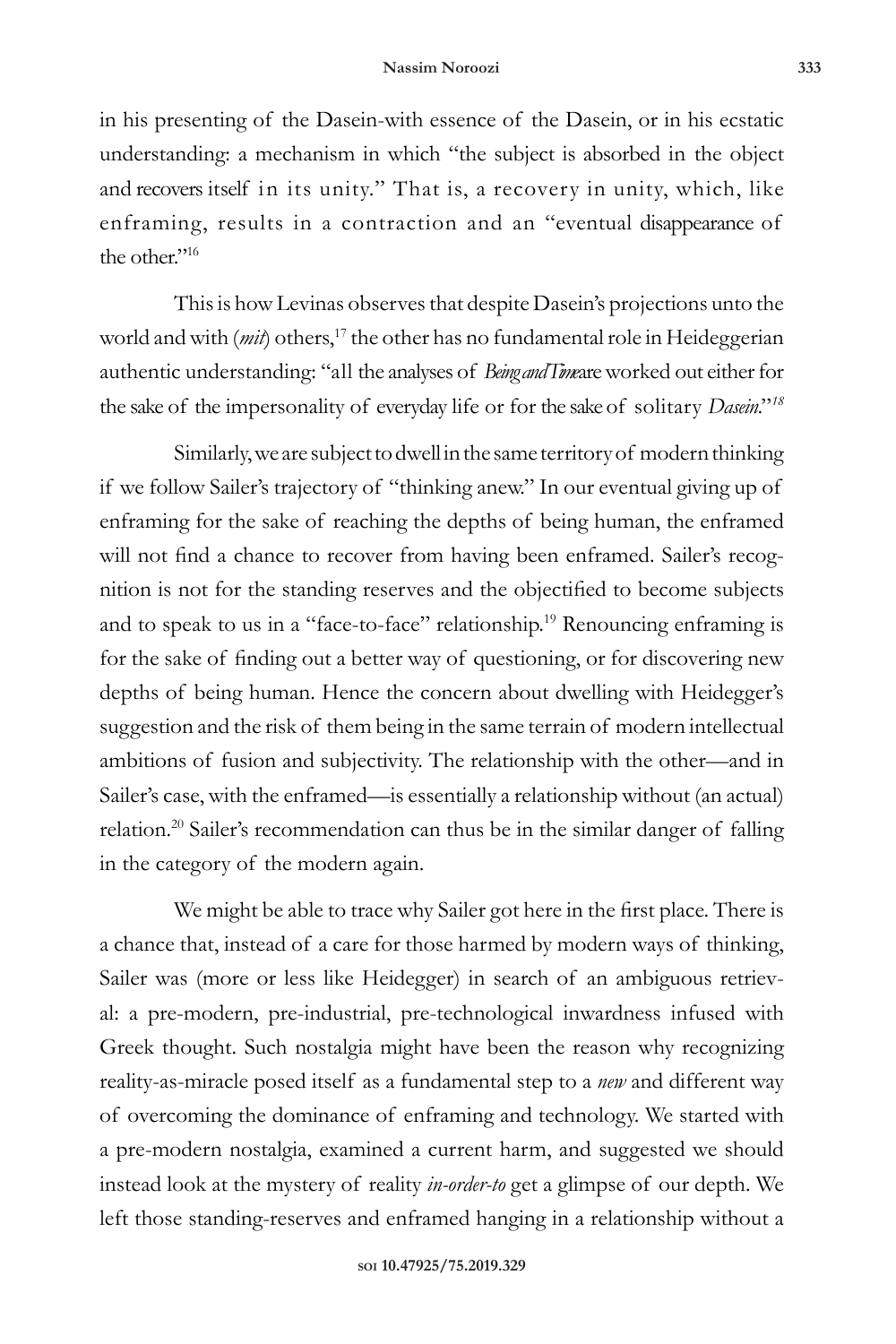relation. Such is a procedure of "fusion" which has dominated the nature and outcome of the relationship with the new in Western thought, either in modern times or in Heidegger's idea of ecstatic authentic understanding. A relationship which, ultimately, and despite its claims to novelty, is the old delayed "time of subjectivity,"<sup>21</sup> guised under new thinking.

This makes us wonder. If our Heideggerian approaches along with the returns to the Greeks have given us the old and a mere interruption of the enframing mechanism of modernity, rather than a radical disruption of it, then what does thinking anew really look like? Can a *difficult* recognition of the harm inflicted upon those at the "underside of modernity"22 and calculative reason eventually give our thought the new turn that it needs to address the problematic? Consequentially, does this difficult recognition and doing intelligence entail asking "distressing"23 questions about the continuation of the harm that not just enframing and modernity, but dwelling in the European critiques of modernity (and its relationships without relation), can have for the enframed?

Maybe it is not a new dwelling in mysteries and miracles that would make philosophers of education reach the depths of being human or would help them think anew. A new turn might entail and necessitate gathering some courage to step a bit outside of the European critiques of the modern. I say courage, because such stepping out is frowned upon and often assumed as a relegation of rigorous authentic thought by—ironically—the very thinkers and the very structures of thinking that gave us the modern (enframed) world and sustained it to this date.

<sup>1</sup> John Sailer, "Heidegger and Technology: On Thinking and Teaching Anew," *Philosophy of Education 2019*, ed. Kurt Stemhagen (Urbana, IL: Philosophy of Education Society, 2020).

<sup>2</sup> Ibid.

<sup>3</sup> Ibid.

<sup>4</sup> Nassim Noroozi, "Counteracting Epistemic Totality and Weakening Mental Rigidities: The Anti-totalitarian Nature of Wonderment," *Philosophy of Education Society 2015*, ed. Eduardo Duarte (Urbana, IL: Philosophy of Education Society, 2016). 5 Martin Heidegger, *Basic Questions of Philosophy: Selected "Problems" of "Logic*,*"* trans. Richard Rojcewicz and André Schuwer (Bloomington: Indiana University Press, 1994).